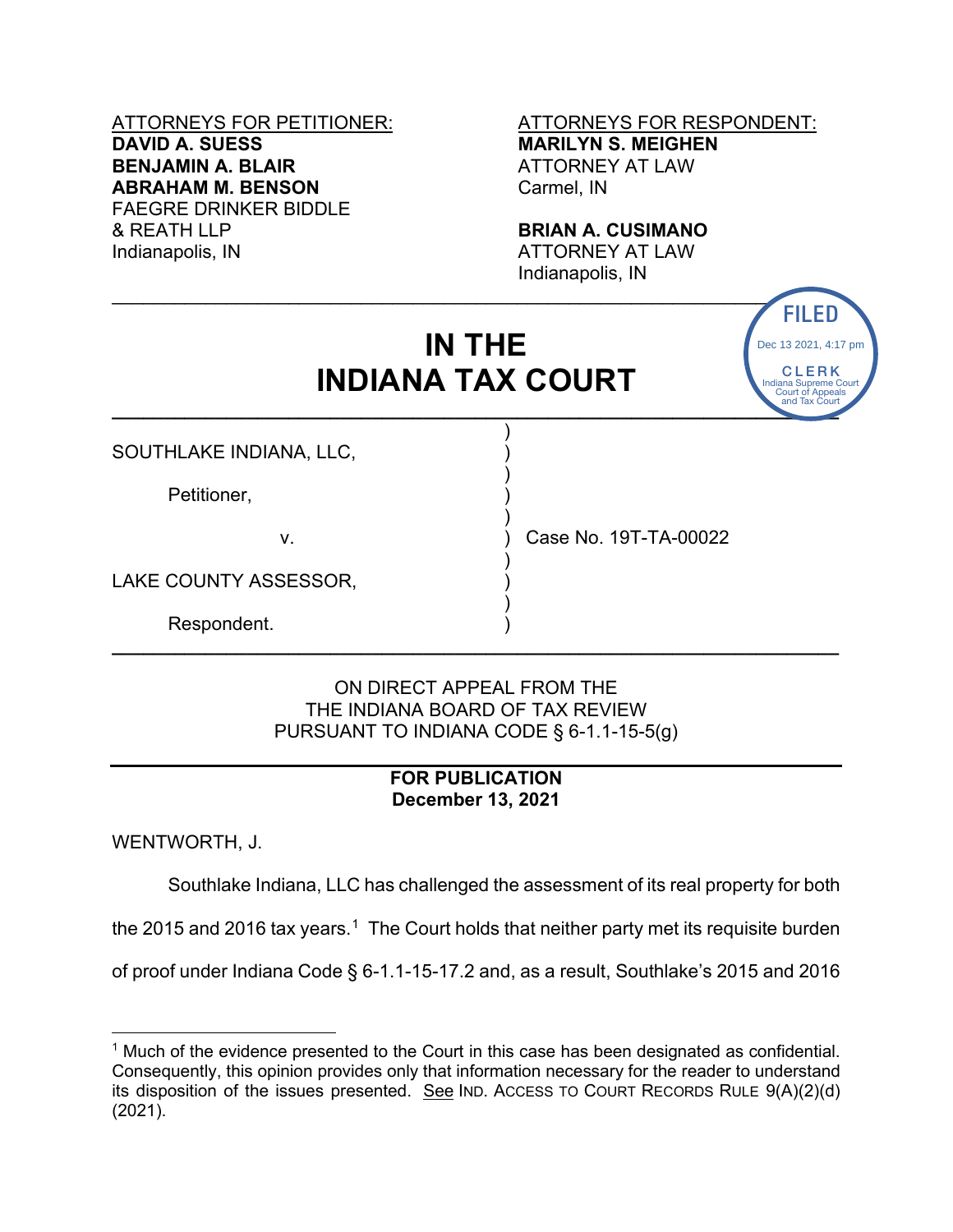assessments shall revert to the assessment that was in place for tax year 2010.

#### **FACTS AND PROCEDURAL HISTORY**

Southlake owns the Southlake Mall, a super-regional shopping mall located in Hobart, Indiana. (See, e.g., Pet'r Trial Ex. P-3 at 2, 14.) For purposes of this appeal, the portions of the Southlake Mall at issue include twelve separate tax parcels that comprise its: vacant land, surface parking lots, and retention ponds; inline retail space, as well as the attached JCPenney and Dick's Sporting Goods stores; several outlot parcels with free-standing improvements that are used as a movie theatre, a Gander Mountain store, restaurants, and various other retail spaces. (See, e.g., Pet'r Trial Ex. P-3 at 2, 47, 89, 91, 94, 97; Resp't Trial Ex. A at iv-ix, 82.) This opinion refers to all twelve parcels collectively as "the Mall."[2](#page-1-0)

For both of the years at issue, the Mall was assigned an assessed value of \$242,890,500. (See Pet'r Pet. Jud. Rev. Prop. Tax Assessments ("Pet'r Pet.") at 2 fill 6, 9.) Believing the value to be too high, Southlake appealed the assessments and, after the Lake County Property Tax Assessment Board of Appeals failed to act on them, Southlake sought relief with the Indiana Board of Tax Review. (See Pet'r Pet. at 2-3  $\P$ 7, 10-11.) When the Indiana Board also failed to timely act on its assessment protests, Southlake filed a direct appeal pursuant to Indiana Code § 6-1.1-15-5(g). (See Pet'r Pet. at 3 ¶¶ 12-14.)

The Court conducted a five-day trial on Southlake's appeal, beginning on August 17, 2020. During trial, both parties presented, among other things, professional appraisal

<span id="page-1-0"></span> $2$  The parcels that comprise the Mall's three other attached anchor stores, a free-standing Kohl's store, and a free-standing Chili's restaurant are not included in this appeal because they are not owned by Southlake. (See, e.g., Pet'r Trial Ex. P-3 at 2; Resp't Trial Ex. A at iv, 82.)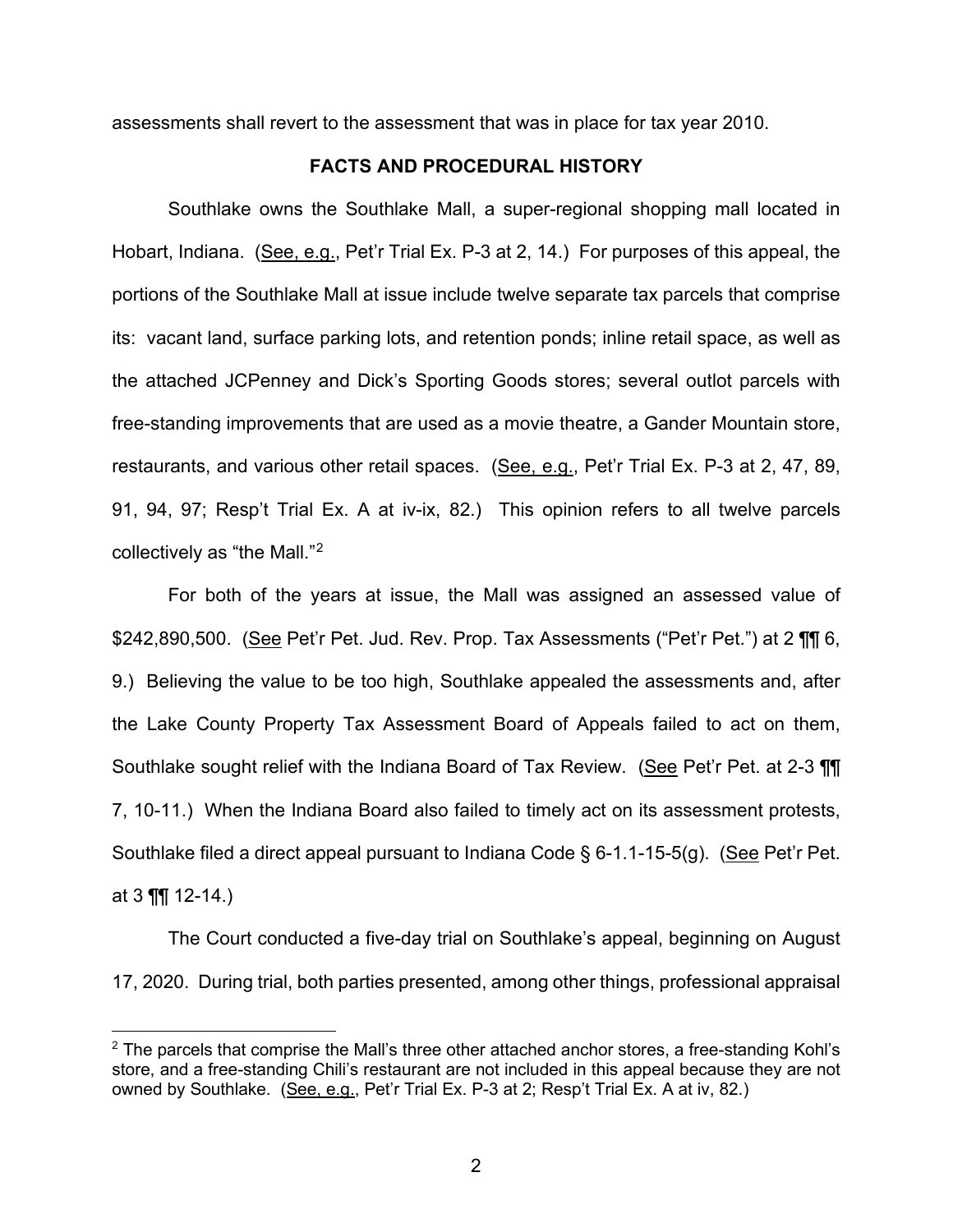reports and expert appraiser testimony regarding the Mall's market value-in-use as a fee simple estate. (See, e.g., Resp't Trial Ex. A at 189, 191; Pet'r Trial Ex. P-3 at 119-20.) While both parties' appraisers considered all three standard appraisal approaches to valuing the Mall (i.e., the cost approach, the sales comparison approach, and the income capitalization approach) in their appraisal reports, they both relied primarily on the income capitalization approach. (See, e.g., Resp't Trial Ex. A at 189; Pet'r Trial Ex. P-3 at 119; Tr. Vol. 1 at 115-16; Tr. Vol. [3](#page-2-0). at 775-79, 805.)<sup>3</sup>

The Assessor was the first of the two parties to present evidence during trial because, as she acknowledged, she bore the burden of proof under Indiana Code § 6- 1.1-15-17.2. (See Tr. Vol. 1 at 5.) Under the income capitalization approach, the Assessor's appraiser, Mark Kenney, MAI (Member of the Appraisal Institute), estimated that the Mall's market value-in-use was \$258,990,000 during the 2015 tax year and \$241,690,000 during the 2016 tax year. (See Resp't Trial Ex. A at 189, 191; Tr. Vol. 1 at 36-43.) Southlake's appraiser, John Mackris, MAI, also applied the income capitalization approach and estimated that the Mall's market value-in-use for the 2015 and 2016 tax years was <u>much</u> lower: \$142,300,000 and \$144,500,00 respectively.<sup>4</sup> (<u>See</u> Pet'r Trial Ex. P-3 at 119; Tr. Vol. 3 at 651-62; Tr. Vol. 4 at 946, 950-57.)

In addition to presenting their own appraisal reports, both parties called witnesses who had reviewed the other party's appraisal report. Southlake's review of the Assessor's

<span id="page-2-0"></span><sup>&</sup>lt;sup>3</sup> The trial transcript in this matter consists of five volumes. The Court refers to those volumes as "Tr. Vol. 1," "Tr. Vol. 2," and so forth.

<span id="page-2-1"></span><sup>4</sup> Daniel McNeilly co-authored the Mackris appraisal report. (See Pet'r Trial Ex. P-3 at 5-6; Tr. Vol. 3 at 664-66.) McNeilly was not, however, called as a witness during trial. (See Tr. Vol. 1 at 3, Tr. Vol. 2 at 291, Tr. Vol. 3 at 614, Tr. Vol. 4 at 912, Tr. Vol. 5 at 1252.)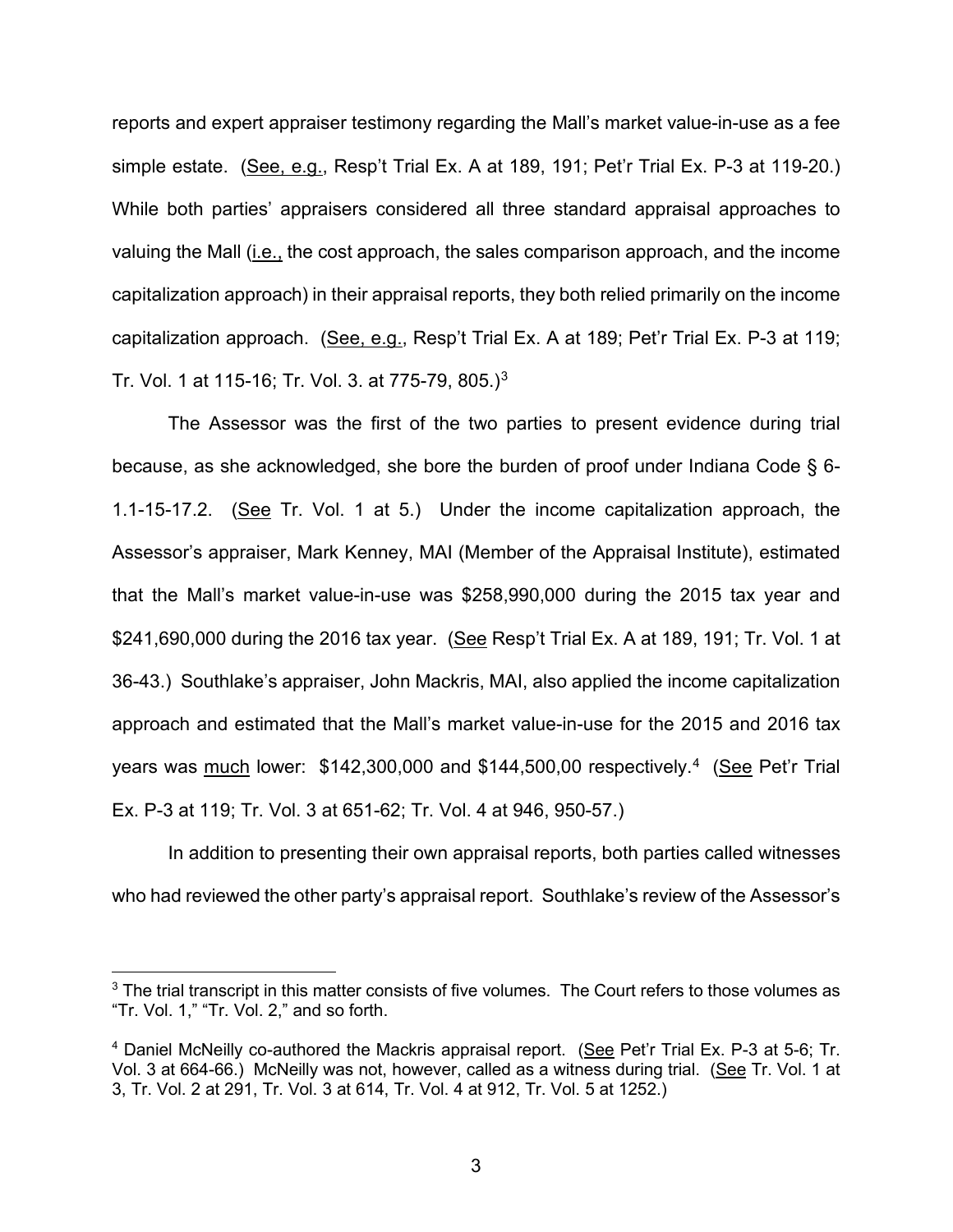appraisal report was performed by David Lennhoff, MAI. (See Pet'r Trial Exs. P-1, P-2; Tr. Vol. 2 at 496-578.) The Assessor's review of Southlake's appraisal report was performed by William Miller, Managing Director of Integra Realty Resources – Chicago. (See Resp't Trial Ex. B; Tr. Vol. 4 at 1133-1248; Tr. Vol. 5 at 1255-1304.)

The Court concluded the evidentiary portion of the trial on August 21, 2020. Upon receiving the completed trial transcript from the court reporter, the Court established a post-trial briefing schedule for the parties, and on January 14, 2021, heard their closing arguments and took the matter under advisement. Additional facts will be supplied when necessary.

#### **STANDARD OF REVIEW**

This Court hears direct appeals initiated under Indiana Code § 6-1.1-15-5(g) de novo. IND. CODE  $\S 6$ -1.1-15-5(g) (2020). Moreover, the procedural posture here requires the Court to examine each of the parties' evidentiary presentations through the lens of Indiana Code § 6-1.1-15-17.2, which provides that when a taxpayer appeals an assessment that increased more than 5% from one year to the next,

> the county assessor or township assessor making the assessment has the burden of proving that the assessment is correct in any review or appeal under this chapter and in any appeals taken to the Indiana board of tax review or to the Indiana tax court. If a county assessor or township assessor fails to meet the burden of proof under this section, the taxpayer may introduce evidence to prove the correct assessment. If neither the assessing official nor the taxpayer meets the burden of proof under this section, the assessment reverts to the assessment for the prior tax year, which is the original assessment for that prior tax year or, if applicable, the assessment for that prior tax year:

- (1) as last corrected by an assessing official;
- (2) as stipulated or settled by the taxpayer and the assessing official; or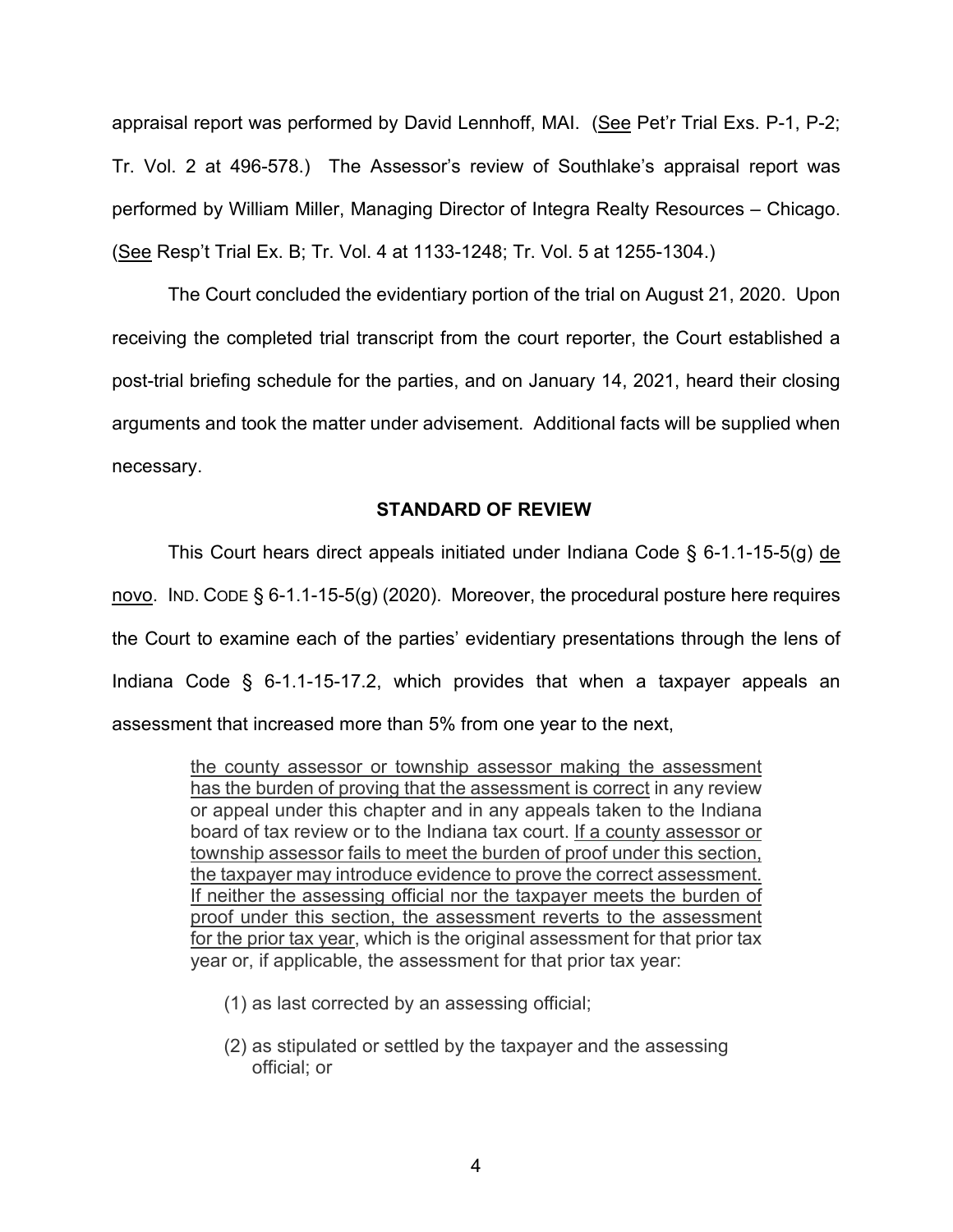(3) as determined by the reviewing authority.

IND. CODE § 6-1.1-15-17.2(a), (b) (2021) (emphases added). See also Southlake Indiana, LLC v. Lake Cnty. Assessor, 174 N.E.3d 177, 178-81 (Ind. 2021) (explaining the burden of proof under Indiana Code § 6-1.1-15-17.2 with respect to Southlake's appeals of the Mall's 2011-2014 assessments).

#### **LAW**

Indiana property is assessed on the basis of its market value-in-use. See IND. CODE § 6-1.1-31-6 (2015) (amended 2016); 2011 REAL PROPERTY ASSESSMENT MANUAL ("Manual") (incorporated by reference at 50 IND. ADMIN. CODE 2.4-1-2 (2011)) at 2. A property's market value-in-use is equivalent to its market value when the property's current use is consistent with its highest and best use, and there are regular exchanges within its market so that ask and offer prices converge. Millennium Real Est. Inv., LLC v. Assessor, Benton Cnty., 979 N.E.2d 192, 196 (Ind. Tax Ct. 2012), review denied. See also Manual at 5-6 (defining "market value" as "[t]he most probable price, as of a specified date, in cash, or in terms equivalent to cash . . . for which the specified property rights should sell after reasonable exposure in a competitive market under all conditions requisite to a fair sale, with the buyer and seller each acting prudently, knowledgeably, and for self-interest, and assuming that neither is under undue duress"). Here, both parties have agreed that the Mall's market value-in-use and market value are equivalent. (See, e.g., Resp't Trial Ex. A at 129; Pet'r Trial Ex. P-3 at 60-61; Tr. Vol. 1 at 57; Tr. Vol. 3 at 774-75; Initial Br. Pet'r ("Petr Br.") at 40 n.25.)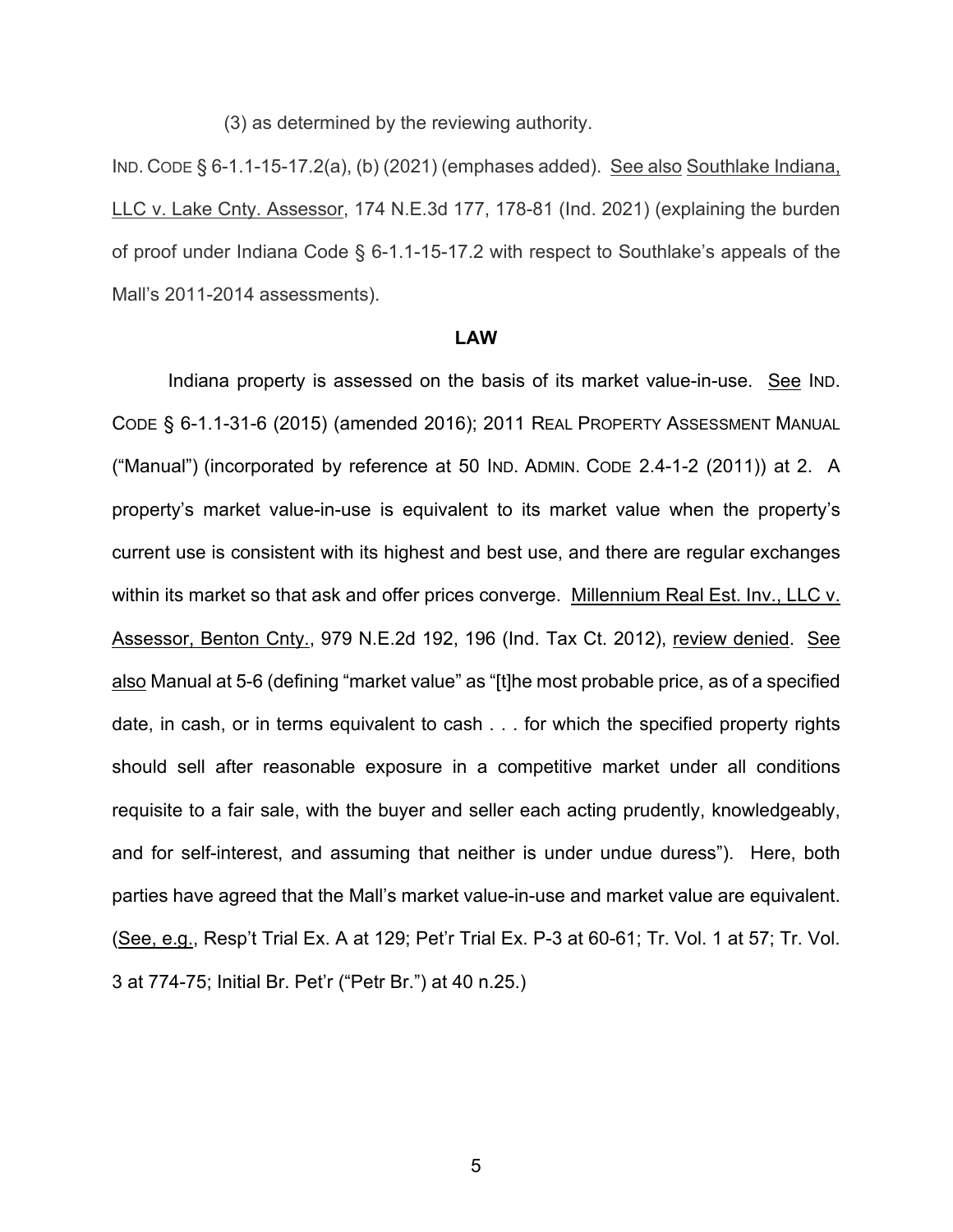"Income-producing real estate is typically purchased as an investment, and from an investor's point of view[,] earning power is the critical element affecting property value." Appraisal Institute, THE APPRAISAL OF REAL ESTATE 413 (15th ed. 2020). "The income to investment properties consists primarily of rent." Id. at 420. Thus, for purposes of assessing Indiana properties, the income capitalization approach applies to those "income producing properties that are typically rented[ and] converts an estimate of income, or rent, [a] property is expected to produce into value through a mathematical process known as capitalization." Manual at 2.

#### **DISCUSSION & ANALYSIS**

#### **I. The Assessor's Evidentiary Presentation**

As stated above, the Assessor bears the burden of proof under Indiana Code § 6- 1.1-15-17.2, which expressly provides that she must prove her 2015 and 2016 assessments of the Mall were "correct." See I.C.  $\S$  6-1.1-15-17.2(a),(b). To meet her burden, the Assessor produced a USPAP appraisal that valued the Mall at \$258,990,000 for the 2015 tax year and \$241,690,000 for the 2016 tax year. Neither of these appraisal values, however, is identical to the \$242,890,500 assessed value the Assessor originally assigned to the Mall for either of the tax years. Thus, the Court must decide whether either of the Assessor's appraised values demonstrates that her original assessments are "correct."

When interpreting a statute, the Court's primary goal is to determine and implement the intent of the Legislature in enacting that statute. Hamilton Square Inv., LLC v. Hamilton Cnty. Assessor, 60 N.E.3d 313, 317 (Ind. Tax Ct. 2016), review denied. The best evidence of that intent is found in the statute's plain language that was chosen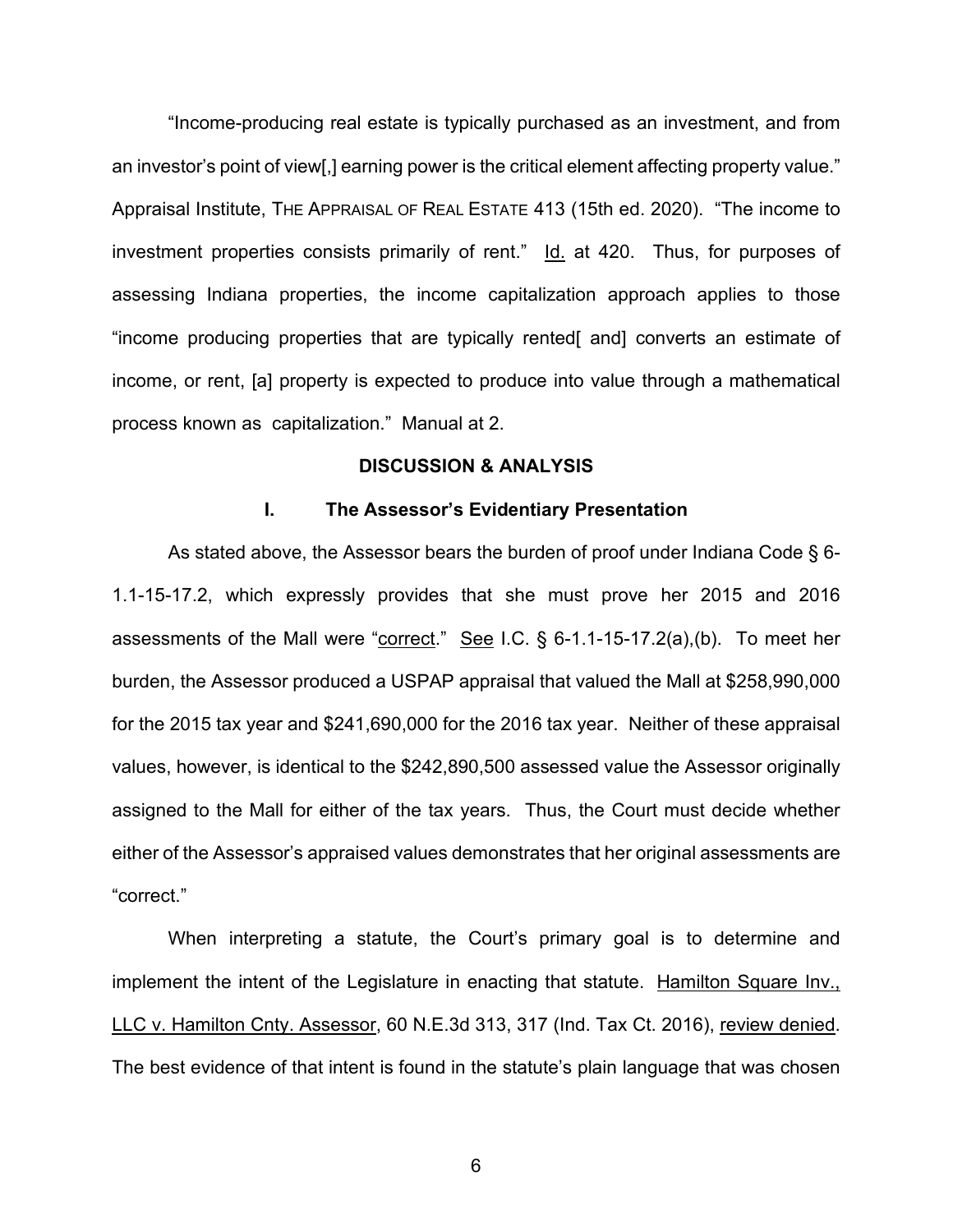by the Legislature. Id. See also Southlake Indiana, 174 N.E.3d at 179 (stating that "[w]hen interpreting a statute, we start with its clear and unambiguous meaning and apply its terms in their plain, ordinary, and usual sense" (citation omitted)).

Indiana Code § 6-1.1-15-17.2 does not define the word "correct." See I.C. § 6-1.1- 15-17.2. Thus, the non-technical, undefined word will be given its ordinary and accepted meaning. See Johnson Cnty. Farm Bureau Coop. Ass'n v. Indiana Dep't of State Revenue, 568 N.E.2d 578, 581 (Ind. Tax Ct. 1991) (explaining that non-technical statutory words and phrases are to be understood in their plain, ordinary, and usual sense), aff'd, 585 N.E.2d 1336 (Ind. 1992).

To determine words and phrases in their plain or ordinary and usual sense, Indiana courts commonly refer to "general-language" dictionaries. See, e.g., Rainbow Realty Grp., Inc. v. Carter, 131 N.E.3d 168, 174 (Ind. 2019) (using the Merriam-Webster Dictionary to define the word "dwelling"); Universal Health Realty v. Fluty, 144 N.E.3d 857, 863 (Ind. Tax Ct. 2020) (relying on Webster's Third New International Dictionary to define the word "residence"); Estes v. State, 166 N.E.3d 950, 952 (Ind. Ct. App. 2021) (using the Merriam-Webster Dictionary to define the word "endanger"). Webster's Dictionary defines the word "correct" as "conforming to or agreeing with fact: ACCURATE . . . free from errors . . . EXACT[.]" WEBSTER'S THIRD NEW INTERNATIONAL DICTIONARY 511 (2002 ed.). Webster's Dictionary also provides definitions for "accurate" and "exact," which are synonyms of "correct": "ACCURATE implies positive and careful fidelity to fact or truth . . . EXACT, sometimes interchangeable with PRECISE, generally emphasizes the strictness of the agreement or conformity with fact, standard, or truth[.]" Id. Therefore, the Court acknowledges the plain meaning of the word "correct" as used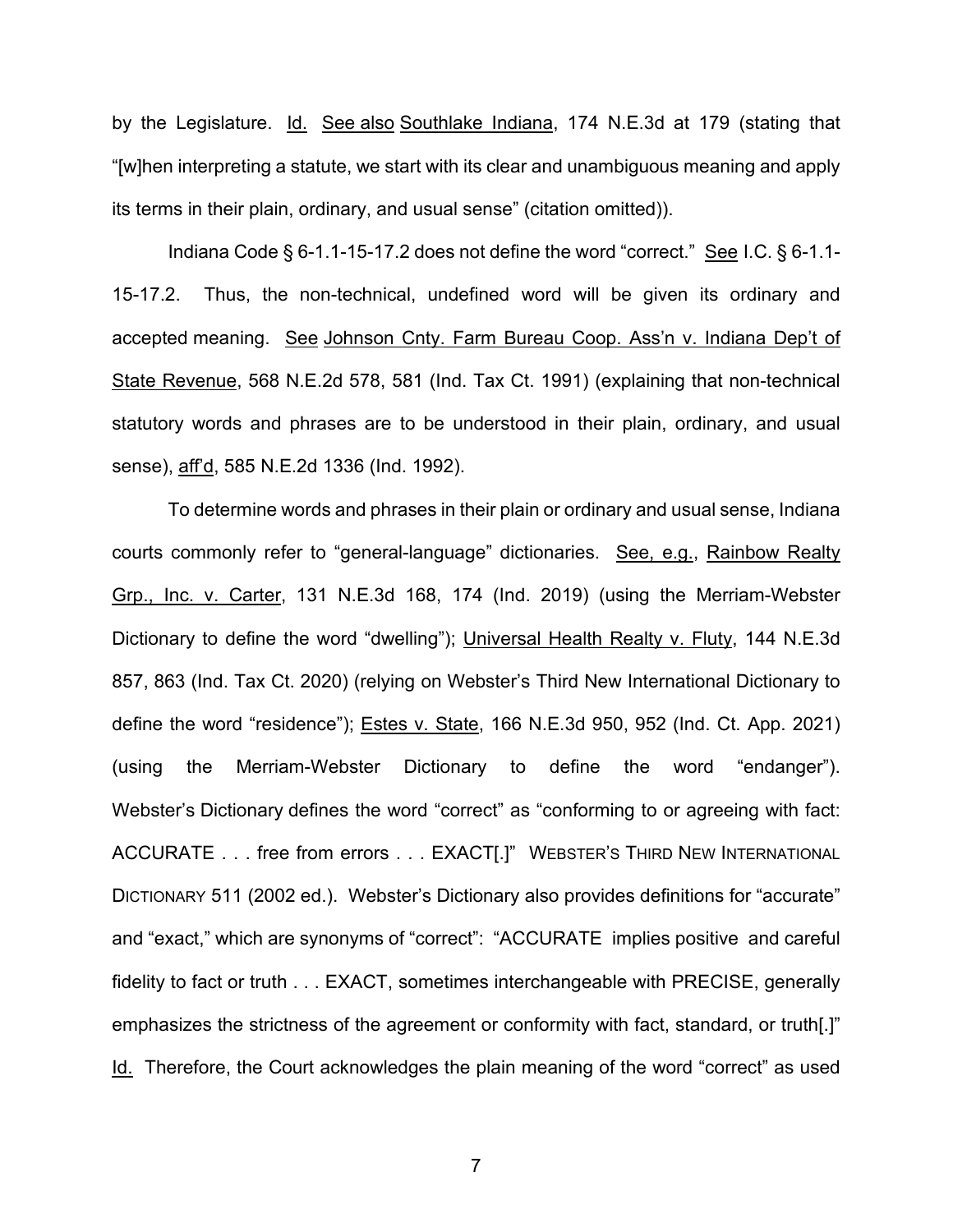in Indiana Code § 6-1.1-15-17.2 is the dictionary meaning and the term "correct assessment" refers to an accurate, exact, precise assessment.

Although it may not seem feasible for an assessing official to present as evidence an appraised value that is exactly the same as the original assessment, it is possible (e.g., preparing appraisals before increasing assessments). Furthermore, even though the Court has long-emphasized that appraisal valuations are opinions and the act of appraising is more art than science, see, e.g., Stinson v. Trimas Fasteners, Inc., 923 N.E.2d 496, 502 (Ind. Tax Ct 2010), these observations neither prohibit concluding with exactitude nor allow broadening the plain meaning of the term "correct." The Court recognizes that the Legislature has chosen to write the statute the way it has, without defining the word "correct," without specifying a range within which an assessment would be "correct," and without providing any other guidance for measuring "correctness." See I.C. § 6-1.1-15-17.2. The Court will not fill that void. See, e.g., Southlake Indiana, 174 N.E.3d at 180 (explaining that courts cannot "second-guess" the Legislature's rationale for writing a statute the way it did); Am. United Life Ins. Co. v. Indiana Dep't of State Revenue, 84 N.E.3d 1244, 1248 (Ind. Tax Ct. 2017) (stating "[t]he Court must apply the law as written and will not impermissibly encroach on the legislative function by reading into it language that is not present" (citation omitted)); Morton Bldgs., Inc. v. Indiana Dep't of State Revenue, 819 N.E.2d 913, 917 (Ind. Tax Ct. 2004) (indicating that any loopholes (i.e., unintended consequences) created by the wording of a statute are for the Legislature, and not the Court, to correct), review denied, superseded by statute. Accordingly, unless and until the Legislature defines it differently, when an assessing official presents evidence to prove that her assessment is "correct" under Indiana Code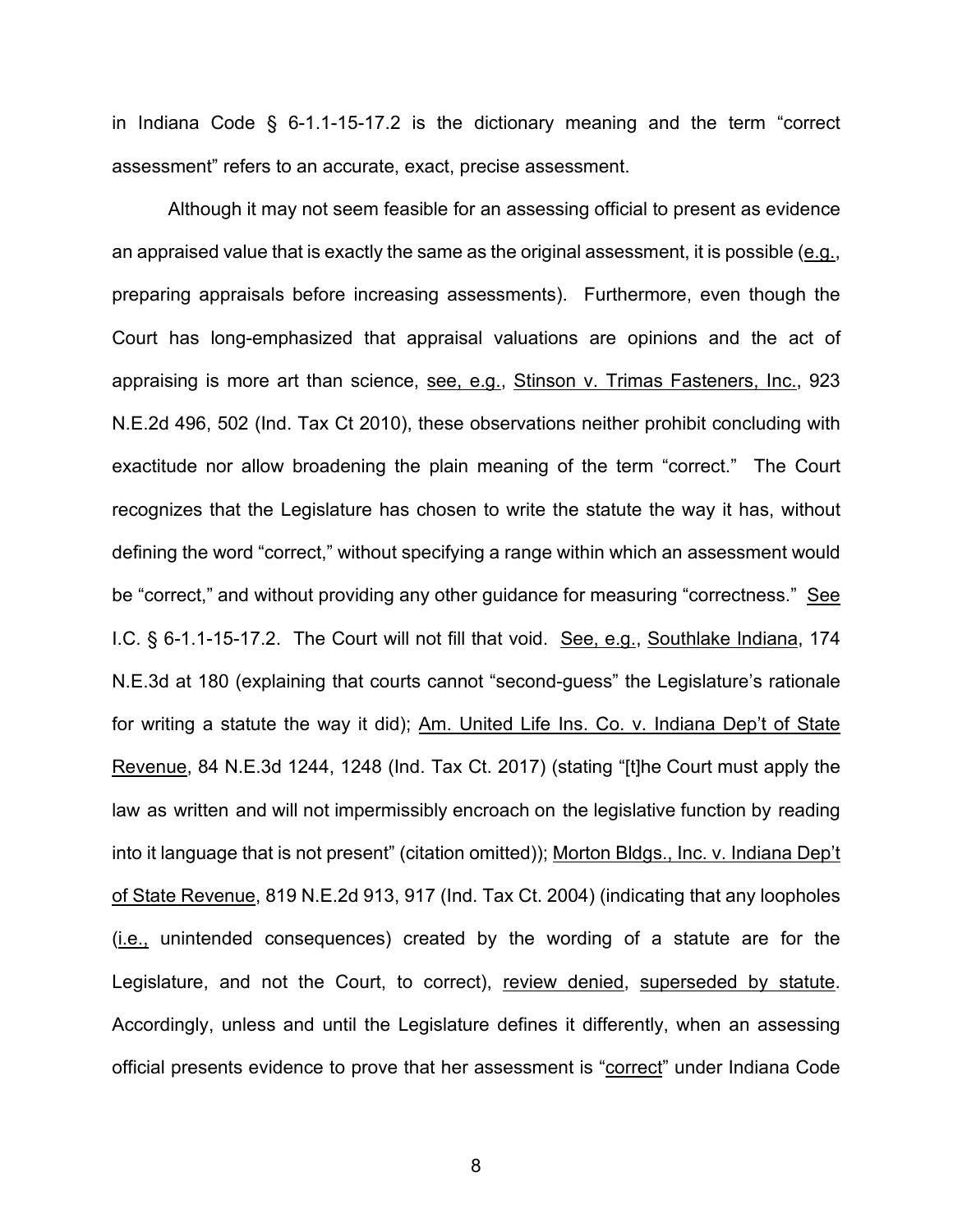§ 6-1.1-15-17.2, that evidence must exactly and precisely conclude to her original assessment.

In this case, the Assessor's evidence does not exactly and precisely conclude to the assessments she originally assigned to the Mall. Indeed, if the values offered as evidence in Kenney's appraisal are correct, then the Assessor's assessments are not correct. Alternatively, if Kenney's appraisal values are not correct, then the Assessor has not met her burden to prove that her assessments are in fact correct. Either way, the Assessor has failed to meet her burden to prove that her original assessments are correct under Indiana Code § 6-1.1-5-17.2. See also, e.g., Southlake Indiana, 174 N.E.3d at 179-80 (indicating that an assessor's appraisal must be examined on a "stand-alone" basis and any finding that the appraisal is "lacking" renders it insufficient to prove that the assessment is correct).

#### **II. Southlake's Evidentiary Presentation**

Because the Assessor failed to meet her burden of proof, Indiana Code § 6-1.1- 15-17.2 provides Southlake with the opportunity "to prove the correct assessment." See I.C. § 6-1.1-15-17.2(b). Southlake presented its own USPAP appraisal, authored by John Mackris, estimating the Mall's market value for 2015 and 2016 and thus what it believed the correct assessments should be for those years. (See Pet'r Trial Ex. P-3 at 119; Tr. Vol. 3 at 651-63; Tr. Vol. 4 at 946, 950-57.)

Upon considering all three appraisal approaches, Mackris determined the income capitalization approach was the best method for valuing the Mall. (See Pet'r Trial Ex. P-3 at 69-119.) (See also, e.g., Pet'r Trial Ex. P-3 at 63-68; Tr. Vol. 3 at 775-79, 805 (indicating Mackris did value the Mall using the sales comparison approach but gave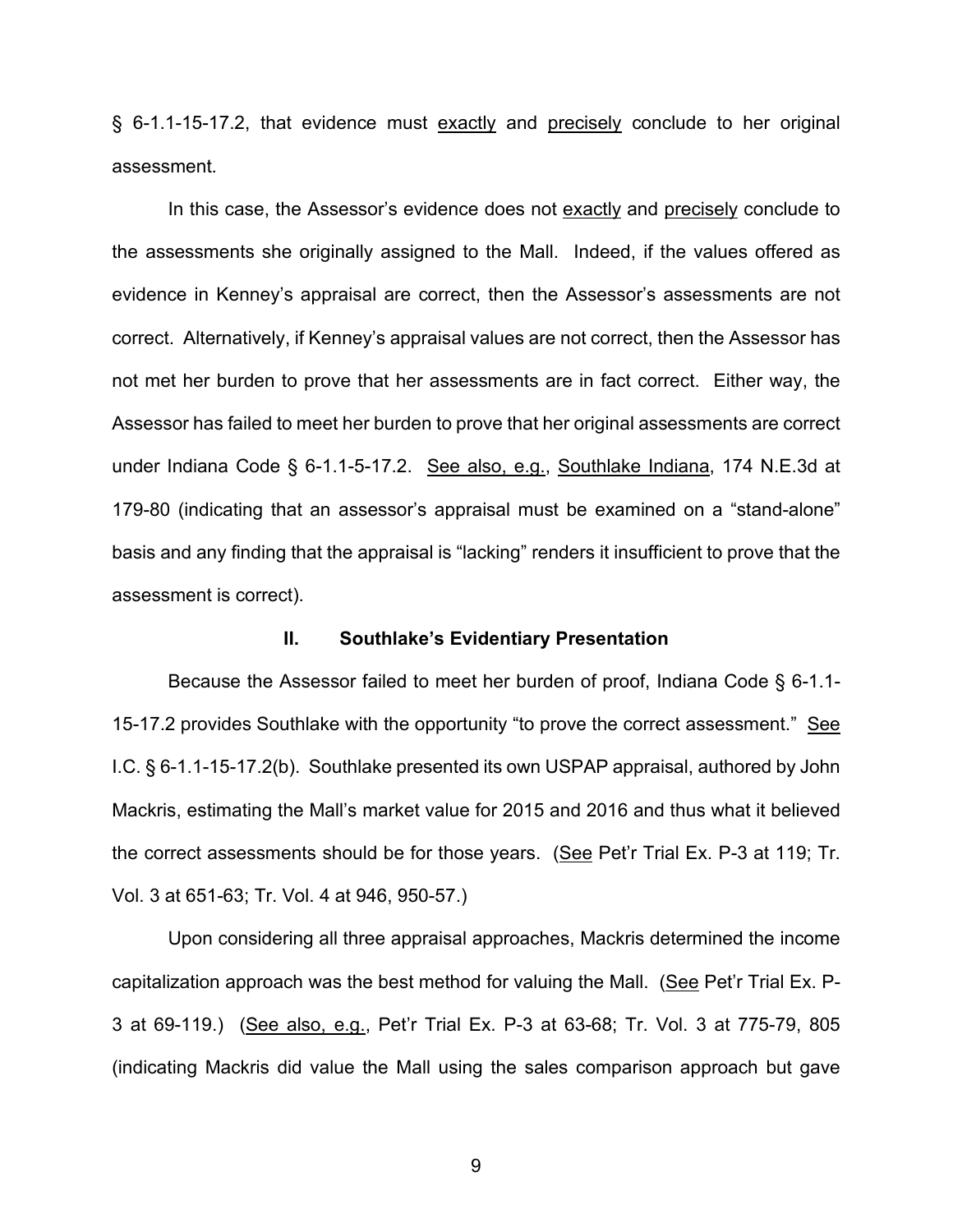virtually no weight to that valuation).) Generally speaking, under the income capitalization approach an appraiser uses market-based data first to estimate a property's net operating income ("NOI") (i.e., its anticipated income stream after deducting vacancy and collection losses as well as operating expenses) and then to select an appropriate capitalization rate to apply against that NOI. See THE APPRAISAL OF REAL ESTATE at 424-33. "[U]nlike variations in a net operating figure, even the slightest variations in a capitalization rate can result in large variations in a property's value[.]" Marion Cnty. Assessor v. Washington Square Mall, LLC, 46 N.E.3d 1, 12 (Ind. Tax Ct. 2015) (citation omitted). See also Eden Prairie Mall, LLC v. Cnty. of Hennepin, 797 N.W.2d 186, 199 (Minn. 2011) (stating that "[t]he calculation of the overall capitalization rate is an important aspect of the computation of market value because a change in the capitalization rate of even a fraction of one percent will significantly change the result").

#### Mackris's Capitalization Rate

 A capitalization rate is designed to reflect an investor's expected rate of return in purchasing the subject property. See THE APPRAISAL OF REAL ESTATE at 427 (explaining that an expected rate of return has two components: 1) the full recovery of the invested amount, *i.e.*, the return of capital, and 2) a reward for assuming the risk of the investment, i.e., a return on invested capital), 429 (stating that "the conversion of income into property value should reflect the annual rate of return the market indicates is necessary to attract investment capital"). When selecting an appropriate capitalization rate to apply in his appraisal assignment, therefore, an appraiser must consider and analyze numerous factors, such as the overall degree of perceived risk in that type of investment, expectations for changes to the subject property's income and expense patterns, and the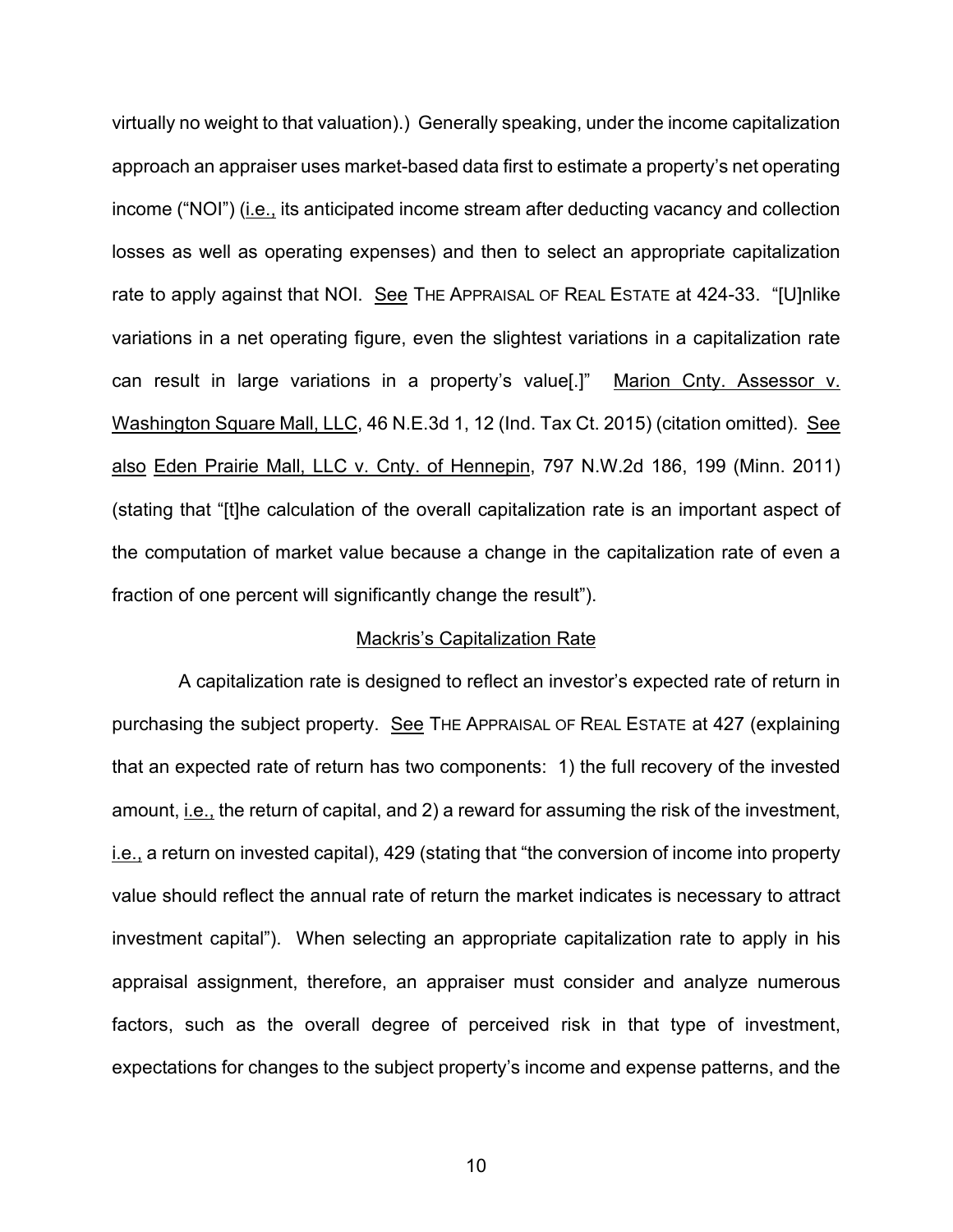rates of return earned by investors in recent sales of comparable properties. See id. at

#### 429-30. Moreover, The Appraisal of Real Estate instructs that

[d]eriving capitalization rates from comparable sales is the preferred technique when sufficient information about sales of similar, competitive properties is available. Data on each property's sale price, income, expenses, financing terms, and market conditions at the time of sale is needed. In addition, appraisers must make certain that the net operating income of each comparable property is calculated and estimated in the same way that the net operating income of the subject property is estimated. . . . [Moreover, b]oth income and expense data . . . and the structure of expenses in terms of replacement allowances and other components should be similar to those of the subject property. . . .[N]either non-market financing terms, different market conditions, nor different property rights should have affected the prices of the comparable properties. . . .[Finally, t]he overall level of risk associated with each comparable should be similar to that of the subject property. Risk can be analyzed by investigating the credit rating of the property's tenants, market conditions for the particular property, the stability of the property's income stream, the level of investment in the property by the tenant, the property's net income ratio, and the property's upside or downside potential.

Id. at 460-61. Here, Mackris relied on two sources of data to develop his capitalization rate: 1) data from the five properties he used for his sales comparison approach, and 2) investor surveys. (See Pet'r Trial Ex. P-3 at 63-68, 112-13, Add. B; Tr. Vol. 4 at 916.)

#### 1) Sales Comparison Approach Data

During the trial, Mackris explained that he had developed a conclusion regarding the Mall's value under the sales comparison approach based on sales data from five other mall properties (one in Georgia, one in Mississippi, one in Michigan, and two in Texas) that sold between October 2013 and September 2016. (See Pet'r Trial Ex. P-3 at 63-68, Add. B; Tr. Vol. 3 at 776-778, 780-800.) Mackris ranked each of the five properties as either "inferior" or "superior" to the Mall based on both their physical attributes and conditions of the market at the time of sale, concluding to an overall "sale price per square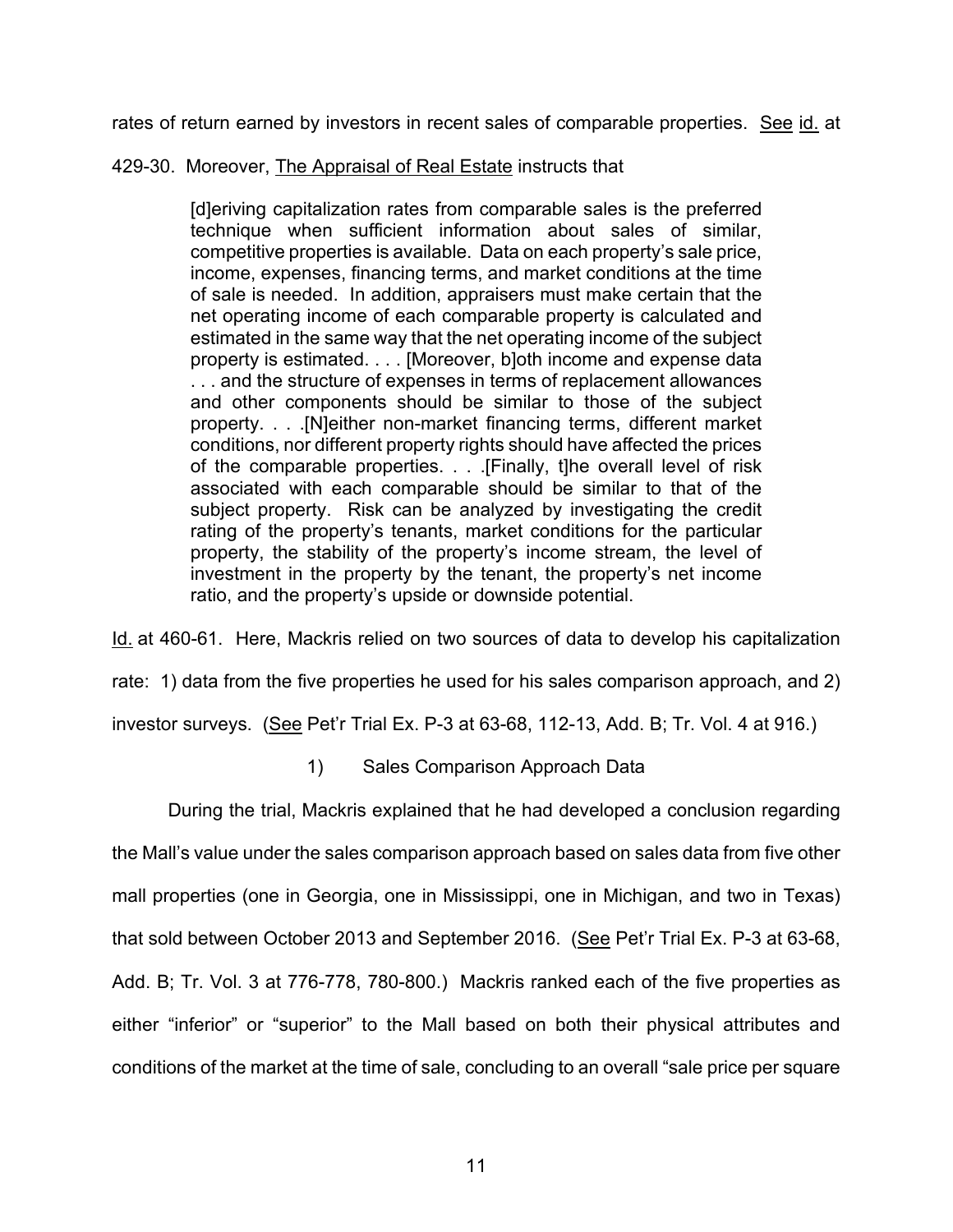foot" that he attributed to the Mall. (See Pet'r Trial Ex. P-3 at 63-68, Add. B; Tr. Vol. 3 at

776-78, 780-800.) Mackris explained, however, why he chose to give his sales

comparison approach valuation no weight:

[d]efinitely the weakness in the sales comparison approach when we are looking at regional malls is – or I guess the primary weakness is your typical buyers don't hang their hat, so to speak, on what malls sell for on a per square foot basis. And that's – if you think about a mall, you have different rent levels. You could have really low rent levels on the anchor space and really high levels on the food court. And the rents that those different spaces generate skews the sales price per square foot up and down.

And so within a mall where you have a whole variety of different types of spaces, it is I don't want to say nearly impossible, but let's say nearly impossible to get to an accurate indication in the sales comparison approach. . . . [Consequently,] I gave this approach next to no weight or [as] I think I mentioned in [my pre-trial] deposition[,] .1 percent.

(Tr. Vol. 3 at 778-79.)

Despite giving "next to no weight" to his sales comparison approach for valuing the

Mall, Mackris still used the sales data from his five purportedly comparable malls to derive

the capitalization rate he used in his income approach. (See Tr. Vol. 3 at 805-06; Tr. Vol.

4 at 916.) More specifically, Mackris explained that he was able to extract a range of

capitalization rates from those sales transactions using the five properties' "economic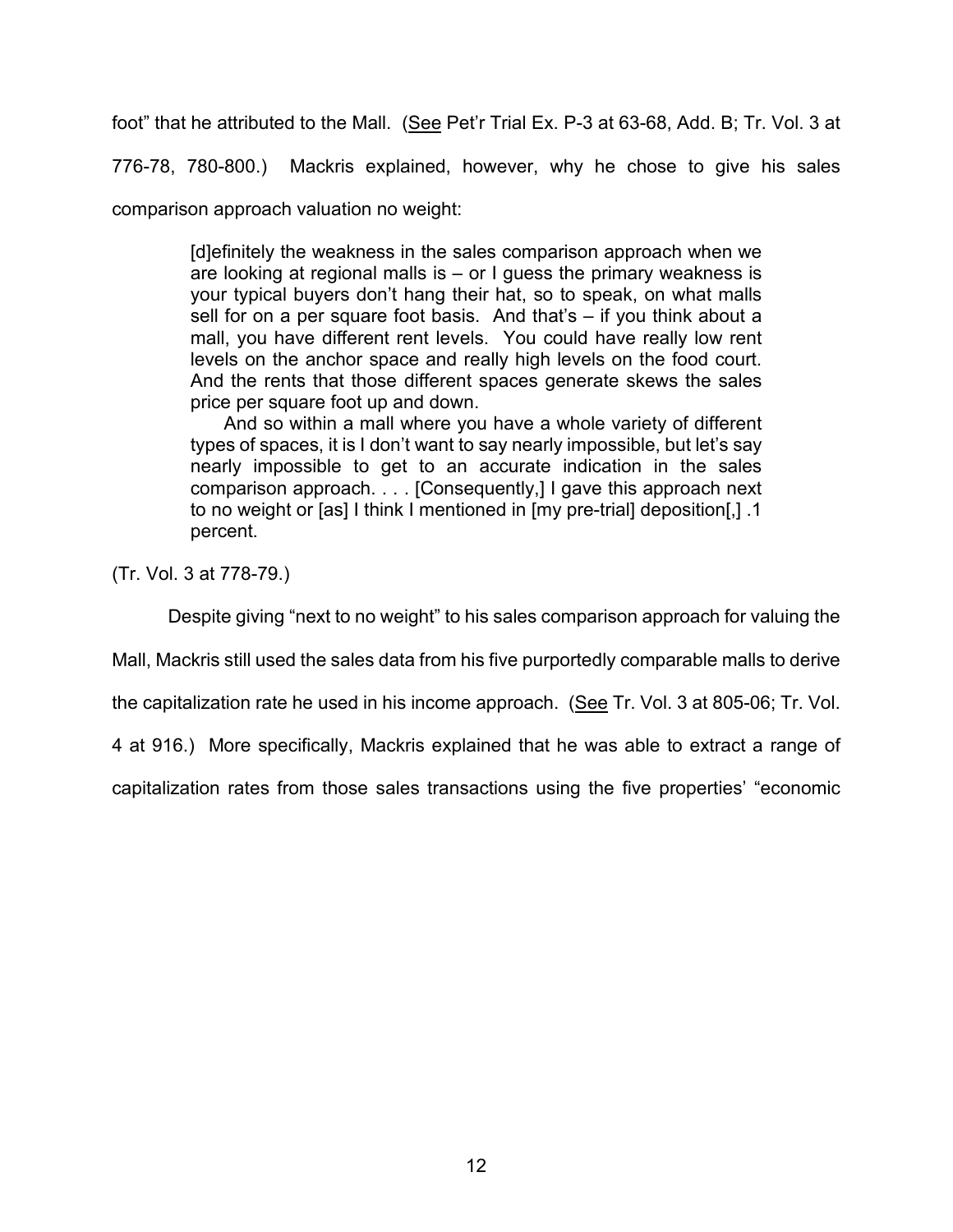characteristics,"<sup>5</sup> and the average (mean) within that range.<sup>6</sup> (<u>See, e.g.</u>, Pet'r Trial Ex. P-3 at 112-13; Tr. Vol. 4 at 916-18.) (See also Tr. Vol. 3 at 776-778, 780-800.)

#### 2) Investor Surveys

Next, Mackris referred to two investor surveys to check and corroborate his chosen capitalization rate: RealtyRates' survey of National Retail – Anchored Centers and PwC's survey of National Regional Malls. (See Pet'r Trial Ex. P-3 at 112; Tr. Vol. 4 at 916, 918.) The surveys indicated that during the first quarter of 2016, sales of Class A and B regional malls and anchored centers had capitalization rates ranging anywhere from 4.44% to 13.30%.<sup>7</sup> (See Pet'r Trial Ex. P-3 at 112-13.) Mackris acknowledged that neither of the surveys was geographically disaggregated, meaning that they presented capitalization rates for properties on a national basis, not on a regional or local basis. (Tr. Vol. 4 at 919.) Mackris stated, however, that in his experience mall properties in the Midwest generally have higher capitalization rates than those in either the Chicago metropolitan statistical area or the rest of the country. (Tr. Vol. 4 at 919-21.)

Based on the comparable sales data and the investor surveys, Mackris concluded

<span id="page-12-0"></span><sup>5</sup> Mackris clarified that "economic characteristics" referred to certain performance characteristics of the properties: their occupancy levels, inline sales per square foot, and NOI per square foot. (Compare Pet'r Trial Ex. P-3 at 64, 68, with Tr. Vol. 3 at 793.)

<span id="page-12-1"></span><sup>&</sup>lt;sup>6</sup> While Mackris did not explain his formula for extracting the capitalization rates, (see, e.g., Pet'r Trial Ex. P-3 at 112; Tr. Vol. 3 at 782-88), the Court was able to determine that he: 1) multiplied each property's NOI per square foot by the total number of square feet that were sold in the transaction to arrive at total NOI attributable to the sale; 2) then divided the total NOI attributable to the sale by the total sales price to arrive at the capitalization rate. (See, e.g., Pet'r Trial Ex. P-3 at 68.)

<span id="page-12-2"></span> $7$  For purposes of developing his capitalization rate, Mackris classified the Mall as Class B- mall. (See Tr. Vol. 4 at 937-40.)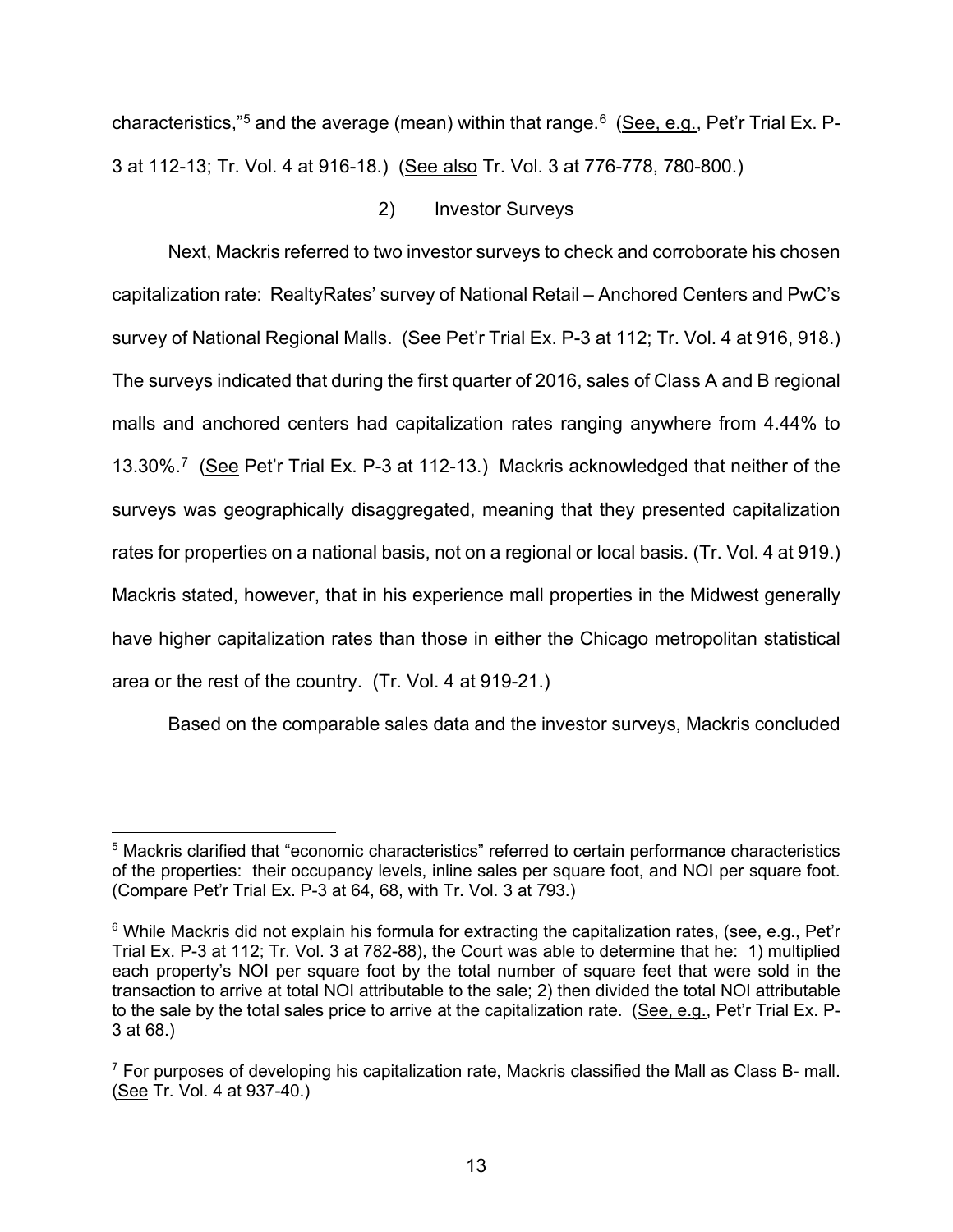to a single capitalization rate to apply to the Mall's NOI. $8$  (See Pet'r Trial Ex. P-3 at 112-13; Tr. Vol. 4 at 916-18.) Mackris explained that he chose his capitalization rate near the higher end of both the comparable sales data and the surveys' range to better reflect the Mall's "inherent risks." (See, e.g., Pet'r Trial Ex. P-3 at 18-22, 112-13; Tr. Vol. 3 at 867; Tr. Vol. 4 at 917-23.) For instance, Mackris explained that while the Mall had "decent" store sales per square foot, an investor would likely find that overall stability of that income stream jeopardized by numerous factors: flat growth in the areas of gross metropolitan product, employment, and residential development, and negative population growth. (See, e.g., Pet'r Trial Ex. P-3 at 18-22; Tr. Vol. 3 at 679-83, 691-92.) Mackris also noted that competition from surrounding retail uses, e-commerce encroachment on brick-andmortar sales, and Southlake's ownership of just one of the four Mall anchors would garner investor concern. (See Pet'r Trial Ex. P-3 at 29-31; Tr. Vol. 3 at 696-705, 709-712, 770- 72.) Finally, Mackris identified the two factors that he considered had the most effect on the Mall's overall risk profile: the Mall's contract rents were above-market and its inline tenant occupancy costs were too high. (See, e.g., Tr. Vol. 3 at 866-68; Pet'r Trial Ex. P-3 at 75-80, 113.)

Mackris's appraisal report contained generalized information about the five malls such as their locations; when, by whom, to whom, and for how much they were sold; their rentable square footages and occupancy rates, and their inline sales and the NOI per square foot. (See Pet'r Trial Ex. P-3 at 64-68, 112-14, Add. B.) Nonetheless, Mackris's capitalization rate is not based on probative evidence for the following reasons.

First, even though Mackris identified specific totals for the inline sales and the NOI

<span id="page-13-0"></span><sup>&</sup>lt;sup>8</sup> Mackris subsequently adjusted his capitalization rate to account for a property tax load. (See, e.g., Pet'r Trial Ex. P-3 at 114.)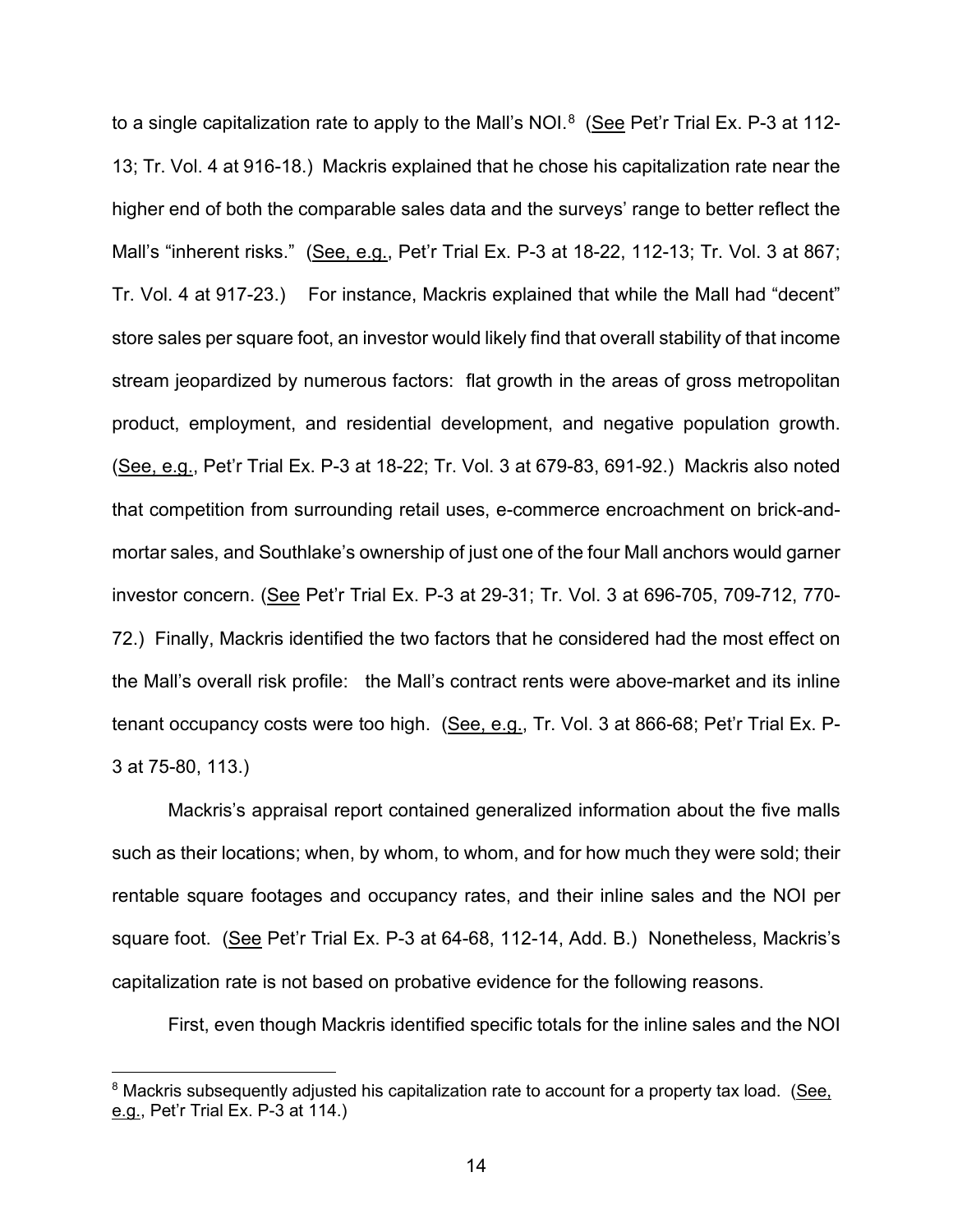per square foot for each of the five malls, he failed to provide the components or sources of those totals. (See Pet'r Trial Ex. P-3 at 64-68, 112-14, Add. B.) (See also Tr. Vol. 3 at 776-808, Tr. Vol. 4 at 915-57, 1111-32.) In fact, Mackris could not have provided those specific details because, as he admitted during trial, he did not have access to the leases, rent rolls, operating statements, or store-by-store sales figures for those five other malls. (See Tr. Vol. 3 at 794-95; Tr. Vol. 4 at 1070-71.) Without these pertinent documents, Mackris could not provide sufficient detail to demonstrate the similarity of his NOI figures for each of the five properties to the Mall's NOI. Accordingly, the Court cannot "make certain that the net operating income of each comparable property is calculated and estimated in the same way that the net operating income of the [Mall] is estimated." See THE APPRAISAL OF REAL ESTATE at 460.

Second, Southlake asserted that Mackris's capitalization rate was derived "from sales of malls that bracketed the [Mall] in terms of their risk profile[.]" (See Closing Arg. Tr. at 34, 37.) (See also Pet'r Br. at 39-41; Pet'r Reply Br. at 21-22.) Mackris himself acknowledged that when extracting capitalization rates from the sales of comparable properties, the "risk profiles" of all the comparables must be similar to that of the subject property. (See, e.g., Pet'r Trial Ex. P-3 at 3, 112; Tr. Vol. 3 at 779, 783-84; Tr. Vol. 4 at 917-18.) Mackris's risk comparison, however, was essentially limited to his several statements that one of his five "comparable" malls was "riskier" than the Mall because it had two vacant anchors, not one vacant anchor like the Mall. (See e.g., Tr. Vol. 3 at 781- 89, 793, 796 (indicating that he gave no weight to that "riskier" mall for purposes of the sales comparison approach because it was not "a good indication of the [Mall]"); Tr. Vol. 4 at 916-40.) Furthermore, Mackris did not analyze or even discuss whether the five other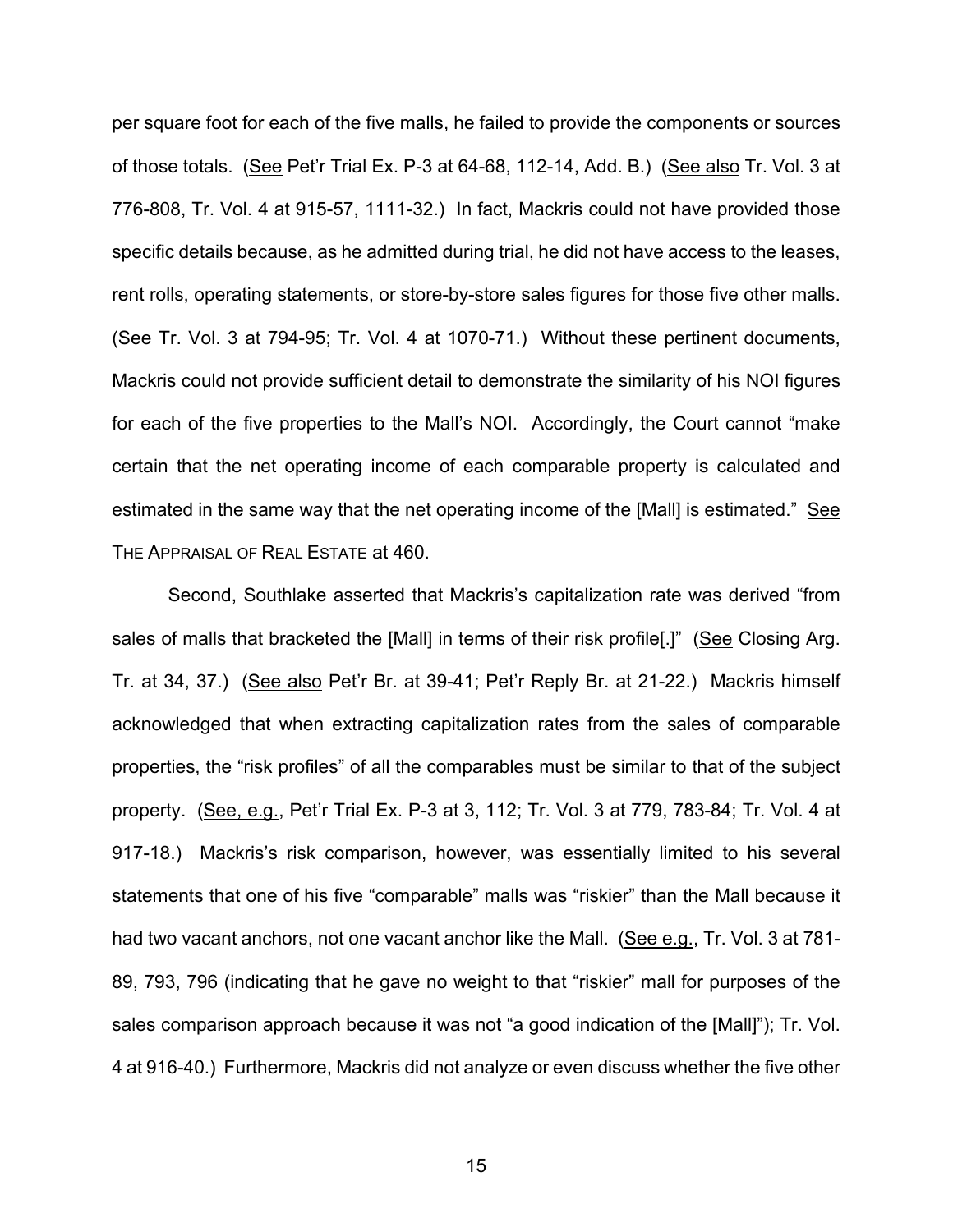malls were in markets that, like the Mall, suffered from 1) "notably flat growth in the areas of gross metropolitan product, employment, and residential development, and negative growth in population" or 2) "competition from surrounding retail uses." (Compare Pet'r Trial Ex. P-3 at 64-68, 112-14, Add. B, and Tr. Vol. 3 at 776-78, 780-800, and Tr. Vol. 4 at 915-57, 1111-32, with supra p.14 (summarizing Mackris's perception of the risks inherent in the Mall).) Indeed, most noticeably absent from Mackris's analysis was a discussion about whether the two most important factors of the Mall's "risk profile" also affected the risk profiles of the other five malls. He made no comparison of the rents (i.e., whether they were above, below, or at, market levels) or of the inline tenant occupancy costs at the five other malls with those of the Mall. (See Pet'r Trial Ex. P-3 at 64-68, 112- 14, Add. B; Tr. Vol. 3 at 776-78, 780-800; Tr. Vol. 4 at 915-57, 1111-32.)

Third, the reason Mackris gave in support of his choice of a capitalization rate "at the high end of the range" was that it accounted for and reflected the Mall's "inherent risks." (See, e.g., Pet'r Trial Ex. P-3 at 18-22, 29-31, 75-80, 113; Tr. Vol. 3 at 679-83, 691-92, 696-705, 709-12, 770-72, 866-68.) But, as the Court has just explained, Mackris did not analyze how the risk profiles of the five malls from his sales comparison approach compared to the Mall's risk profile. Consequently, his choice of a capitalization rate at the high end of the range is an arbitrary conclusion rather than one based on facts.

For an appraiser's opinion to be probative, it must be based upon facts. Washington Square Mall, 46 N.E.3d at 12 (citation omitted). If an appraiser has not identified the objective bases for his opinion, then the Court has no way to assess whether the proffered opinion is rationally based or conclusory. See id. See also Whitley Prods., Inc. v. State Bd. of Tax Comm'rs, 704 N.E.2d 1113, 1119 (Ind. Tax Ct. 1998) (explaining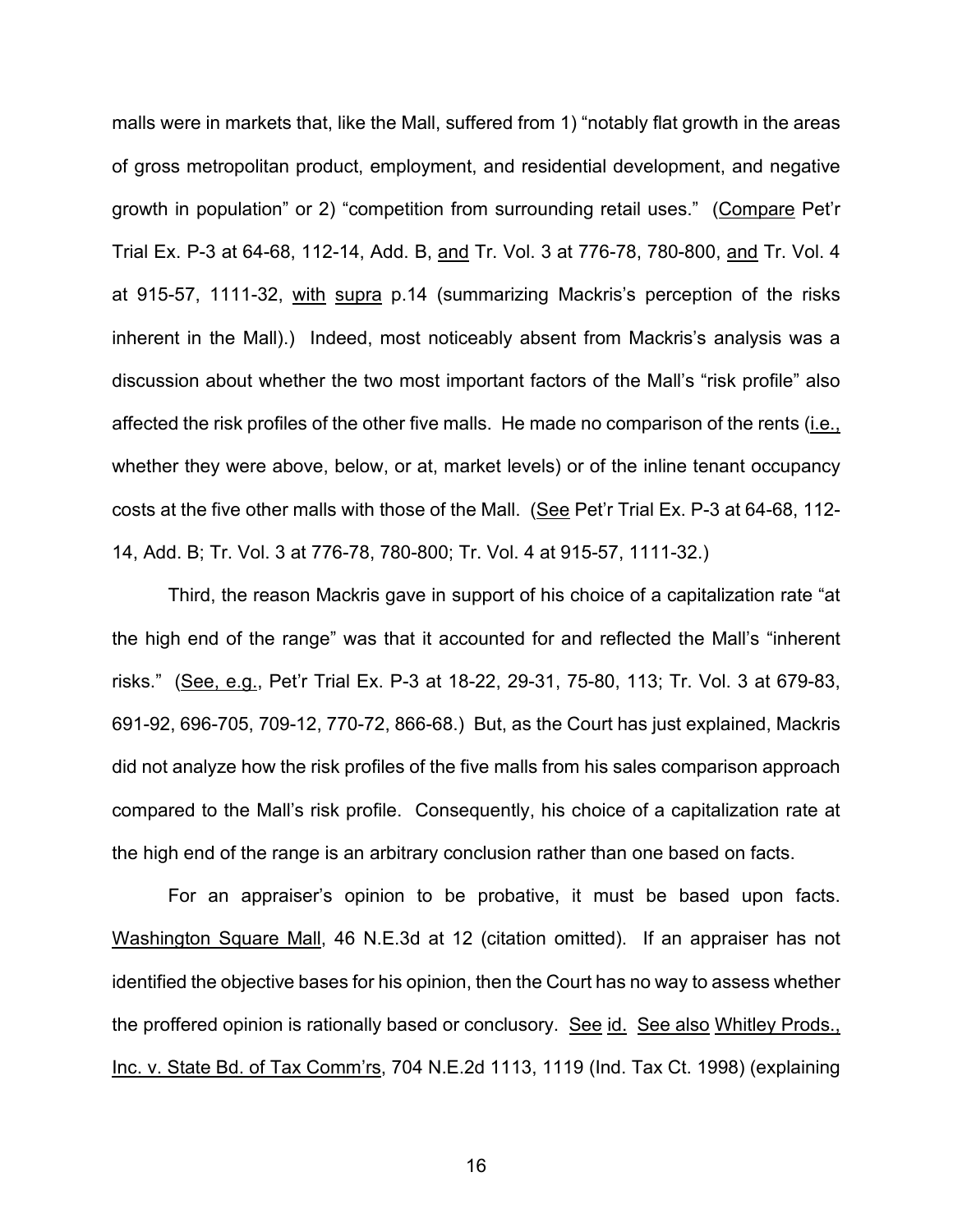that conclusory evidence is not probative), review denied. Here, Mackris simply has not provided sufficient detail and analysis about how he derived his capitalization rate for the Court to draw any reliable conclusion of financial and risk comparability between the Mall and the five other mall properties. Accordingly, the Court holds that Mackris's capitalization rate is flawed, his appraisal report lacks probative value, and as a result, the Court finds Southlake has not met its burden under Indiana Code § 6-1.1-15-17.2 to prove what the correct assessments of the Mall should be.

#### **CONCLUSION**

For the above stated reasons, the Court finds that neither the Assessor nor Southlake has met its burden of proof. Accordingly, the Mall's assessments for tax years 2015 and 2016 shall revert under Indiana Code § 6-1.1-15-17.2 to the assessment that